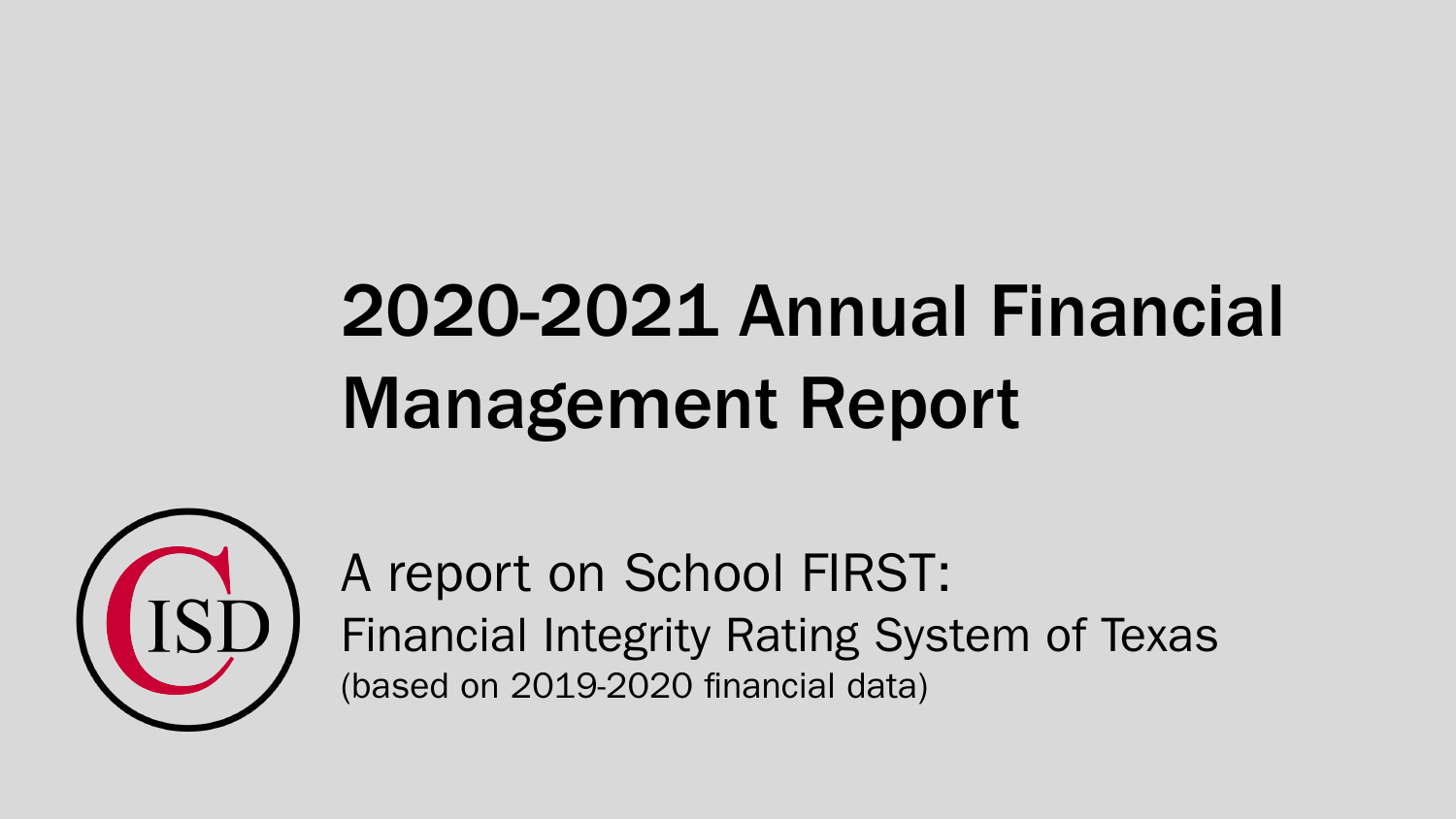#### FIRST – Financial Integrity Rating ISJ System of Texas

- Ensures that Texas public schools are held accountable for the quality of their financial management practices and that they improve those practices.
- **Min** Encourages Texas public schools to better manage their financial resources to provide the maximum allocation possible for *direct instructional purposes*.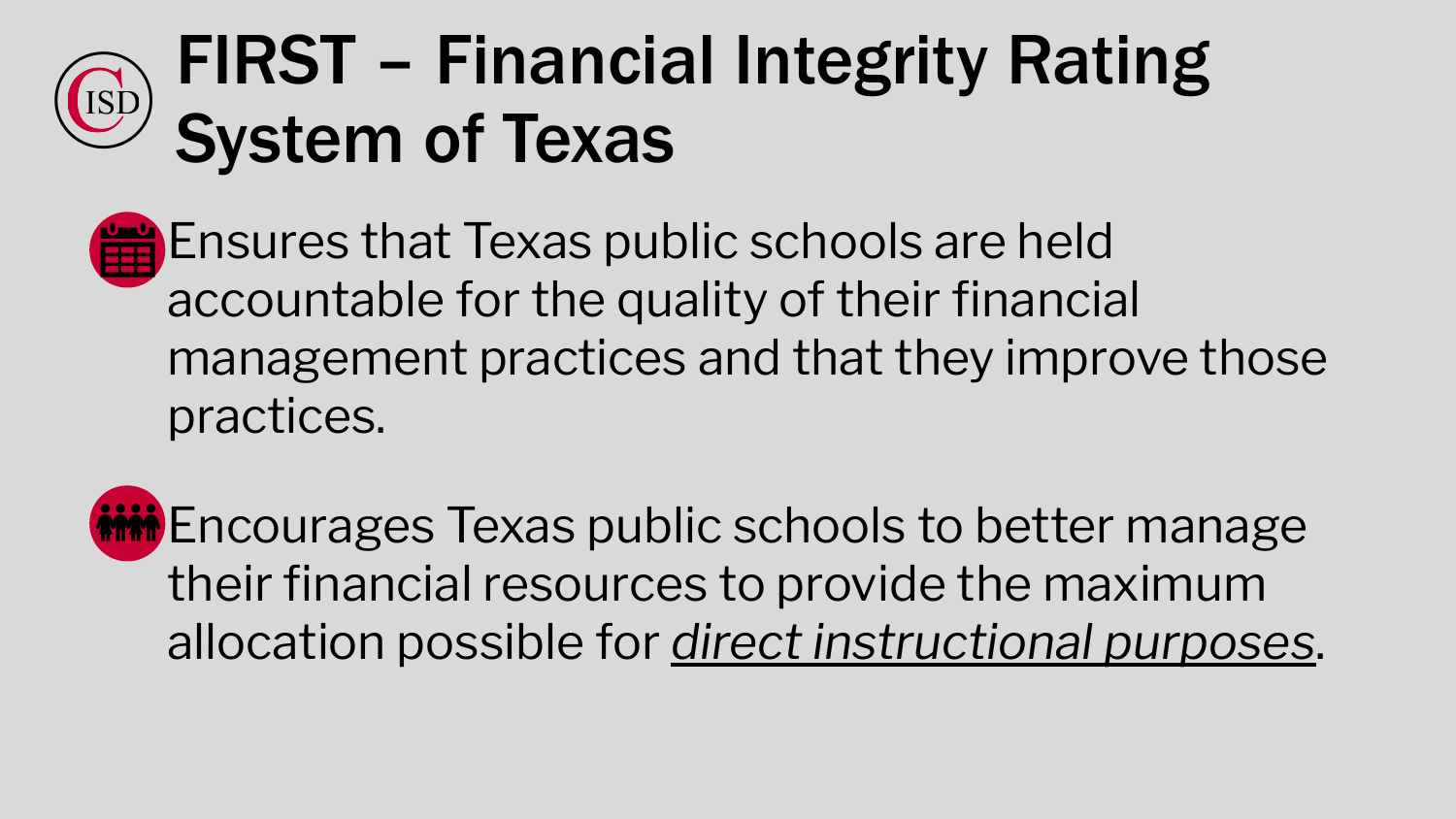

- 20 indicators measured starting with fiscal year 2019-20
- Some new indicators measure the district's performance for three consecutive years beginning with results from fiscal year 2017-18
- New type of indicator designated as a "ceiling indicator"
- Must pass the critical indicators (#1 #5) to receive a passing rating
	- 1. Timely filing of the Annual Financial and Compliance Report & Data Feed
	- 2. Unmodified opinion in the Annual Financial and Compliance Report
	- 3. Monetary default on debt
	- 4. Timely payments to government entities and warrant holds
	- 5. Unrestricted net position balance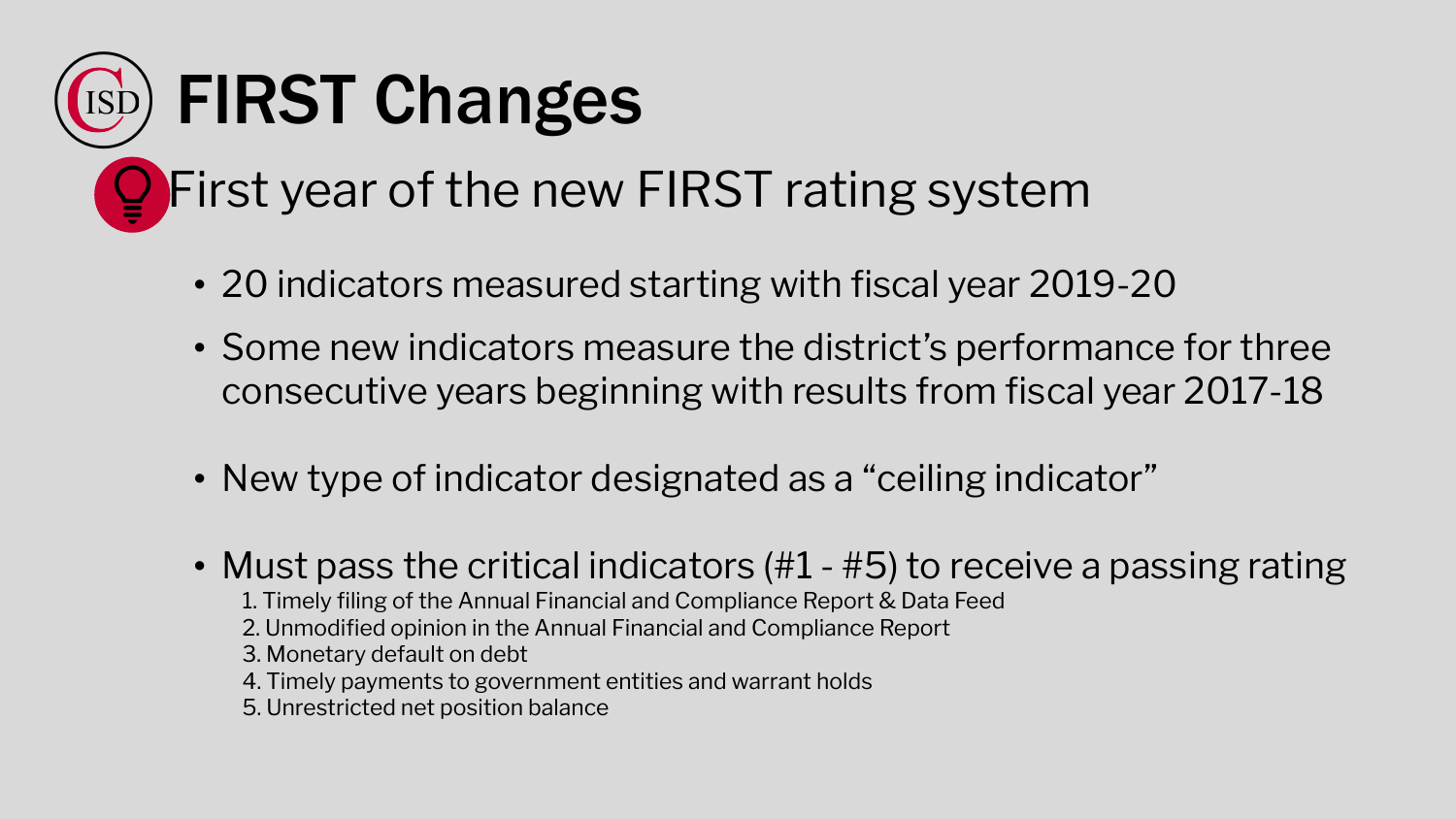

## Did the district pass all 5 critical indicators?

• These measures are critical indicators of financial management

#### *Coppell ISD: YES*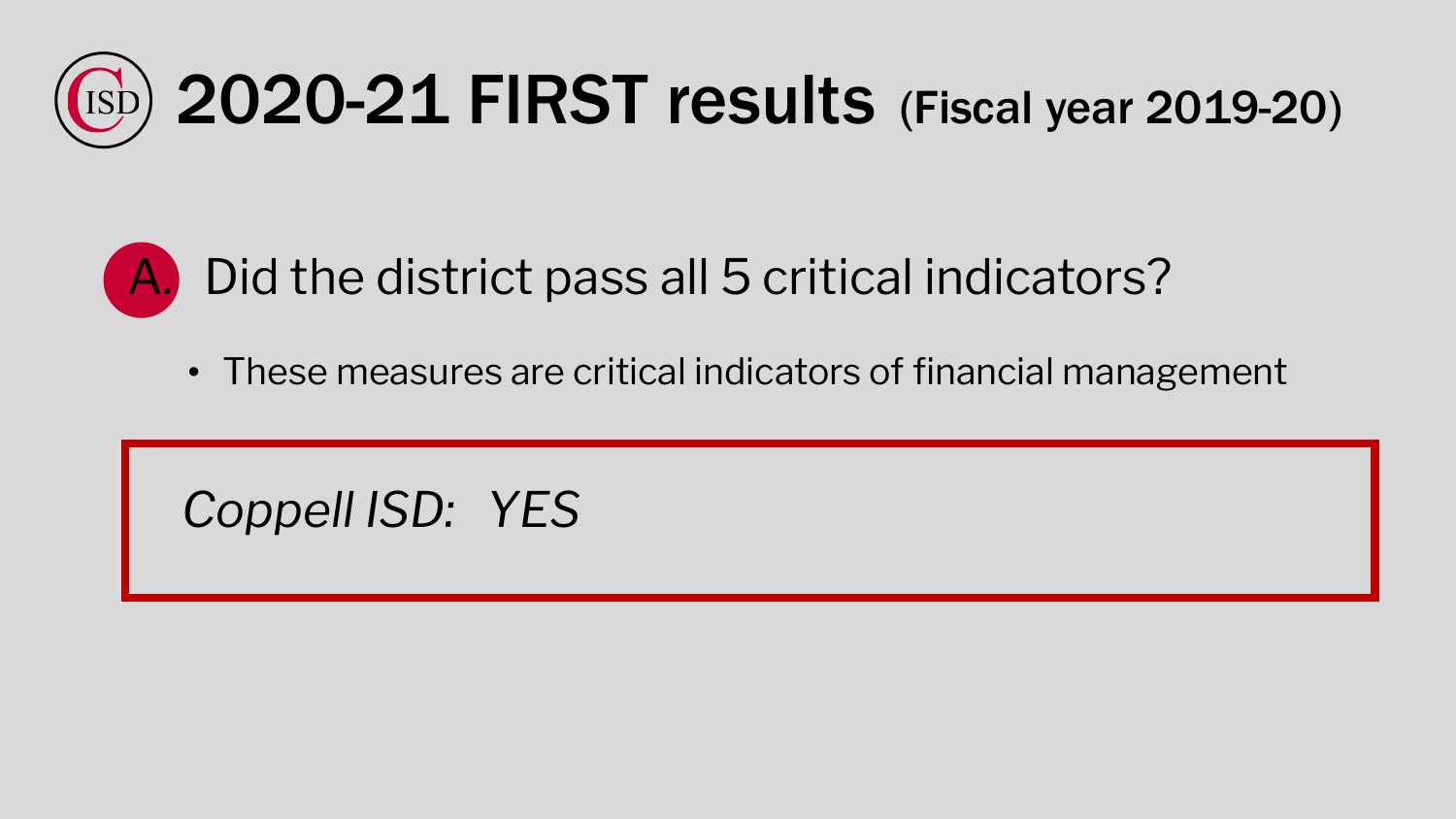# 2020-21 FIRST results (Fiscal year 2019-20)

**B.** Solvency Indicators and Financial Competency Indicators:

• Measures of *solvency* and *financial competence*

| <b>Ratings</b>                | <b>Score</b>      |
|-------------------------------|-------------------|
| " $A$ " = Superior            | $90 - 100$ points |
| $\mu$ B" = Above Standard     | $80 - 89$ points  |
| "C" = Standard Achievement    | $70 - 79$ points  |
| "F" = Substandard Achievement | < 70 points       |

*Coppell ISD results for fiscal year 2019-20 :*

*"A" = Superior Achievement SCORE: 100 points*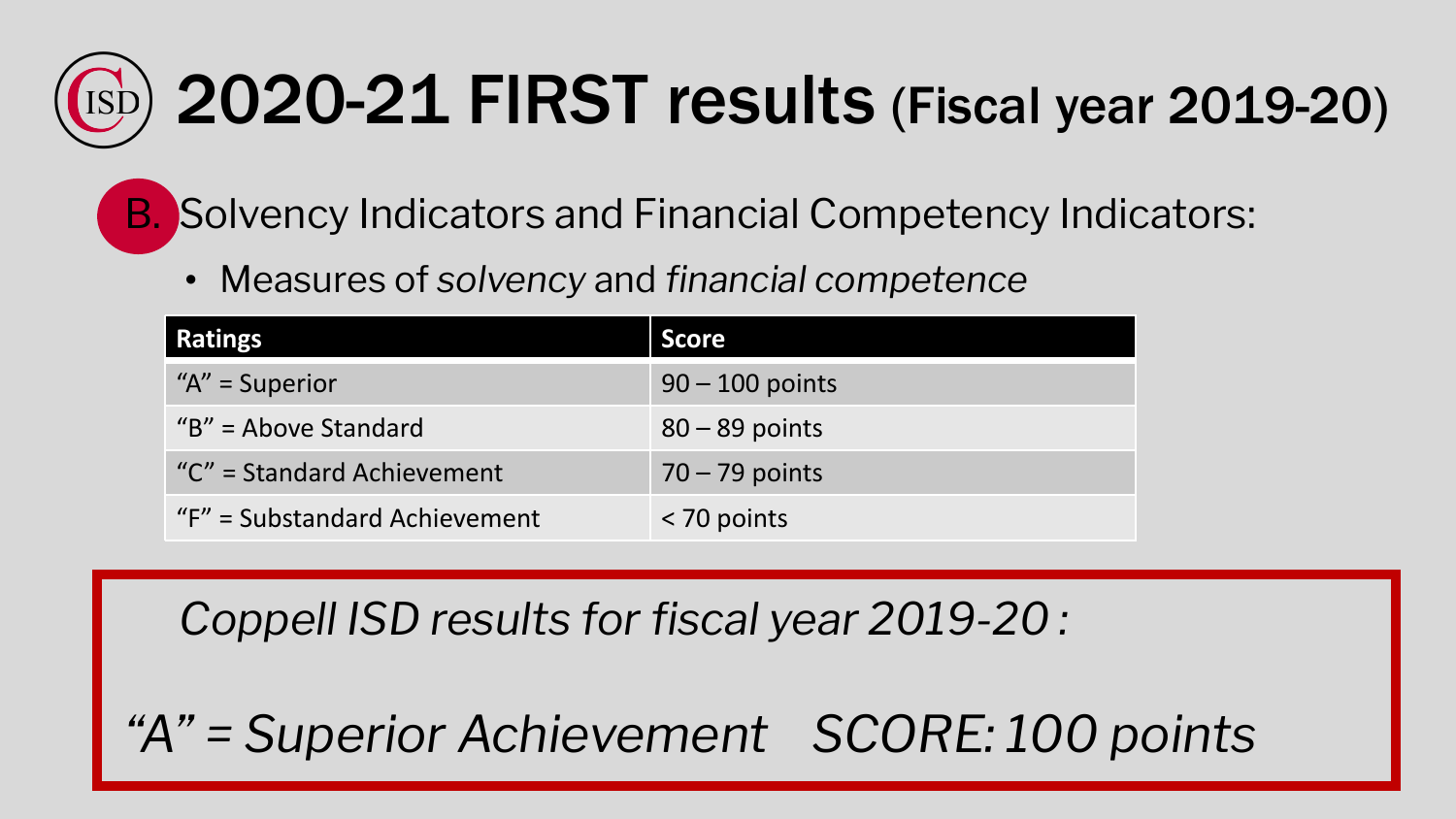# Critical Indicators # 1 - #5

- 1. Was the complete annual financial report and data submitted to the TEA within 30 days of the January 28th deadline?
- 2. Was there an unmodified opinion in the annual financial report on the financial statements as a whole? (the external auditor determines if there was an unmodified opinion)
- 3. Was the district in compliance with the payment terms of all debt agreements at fiscal year end?
- 4. Did the district make timely payments to the Teacher Retirement System (TRS), Texas Workforce Commission (TWC), Internal Revenue Service (IRS) and other government agencies?
- 5. Was the total unrestricted net position balance in the governmental activities column in the Statement of Net Position greater than zero? \*

#### RESULT: YES

\* Indicator not being score this year due to the impact of accounting changes implemented by the Governmental Accounting Standards Board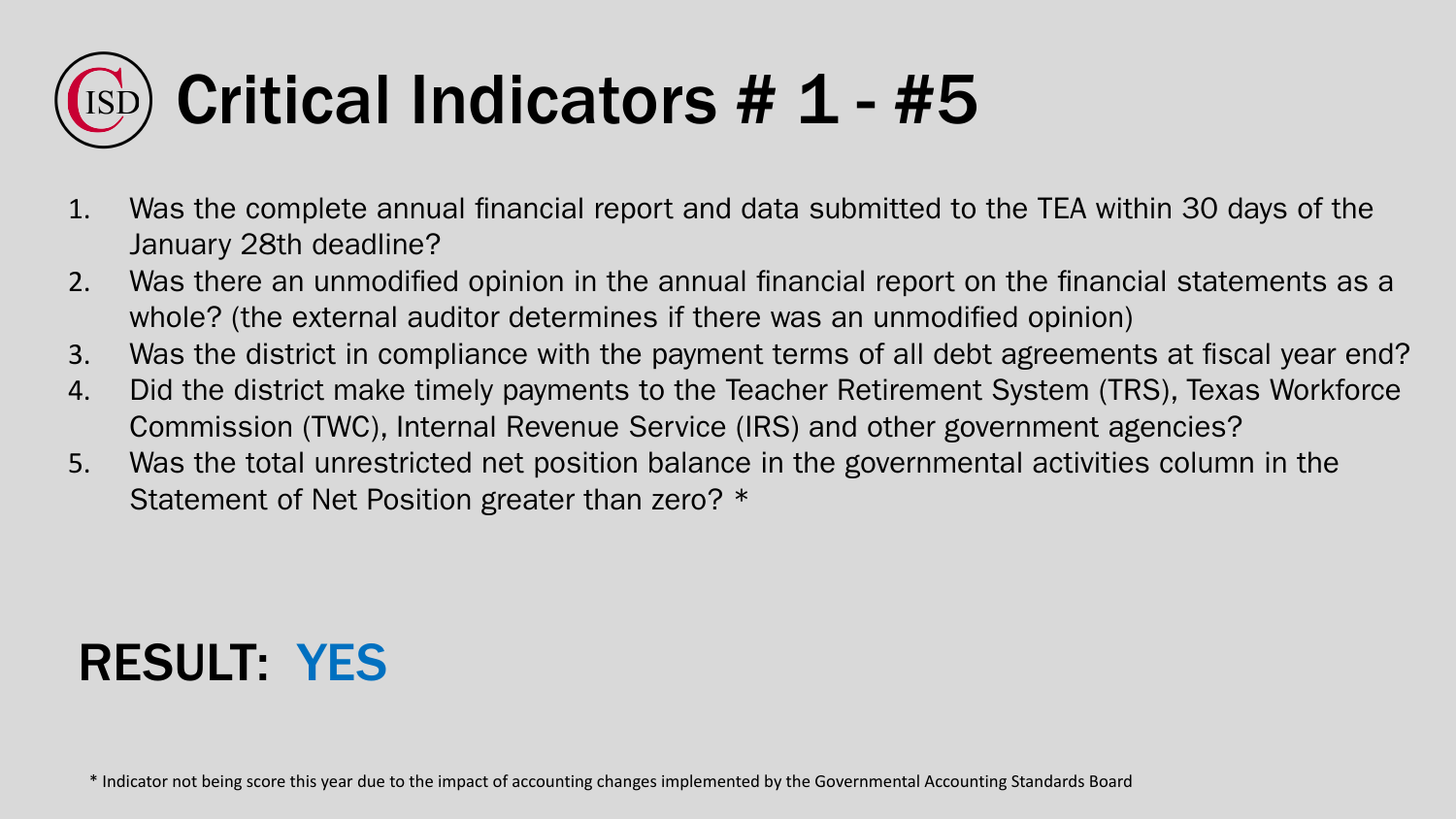

## *3 year change in fund balances*

Was the average change in (assigned and unassigned) fund balances over 3 years less than a 25% decrease or did the current year's assigned and unassigned fund balances exceed 75 days of operational expenditures?

### RESULT: YES

% change =  $+7.29%$ 

CEILING INDICATOR: If district fails #6, the highest rating a district may achieve is 89 points.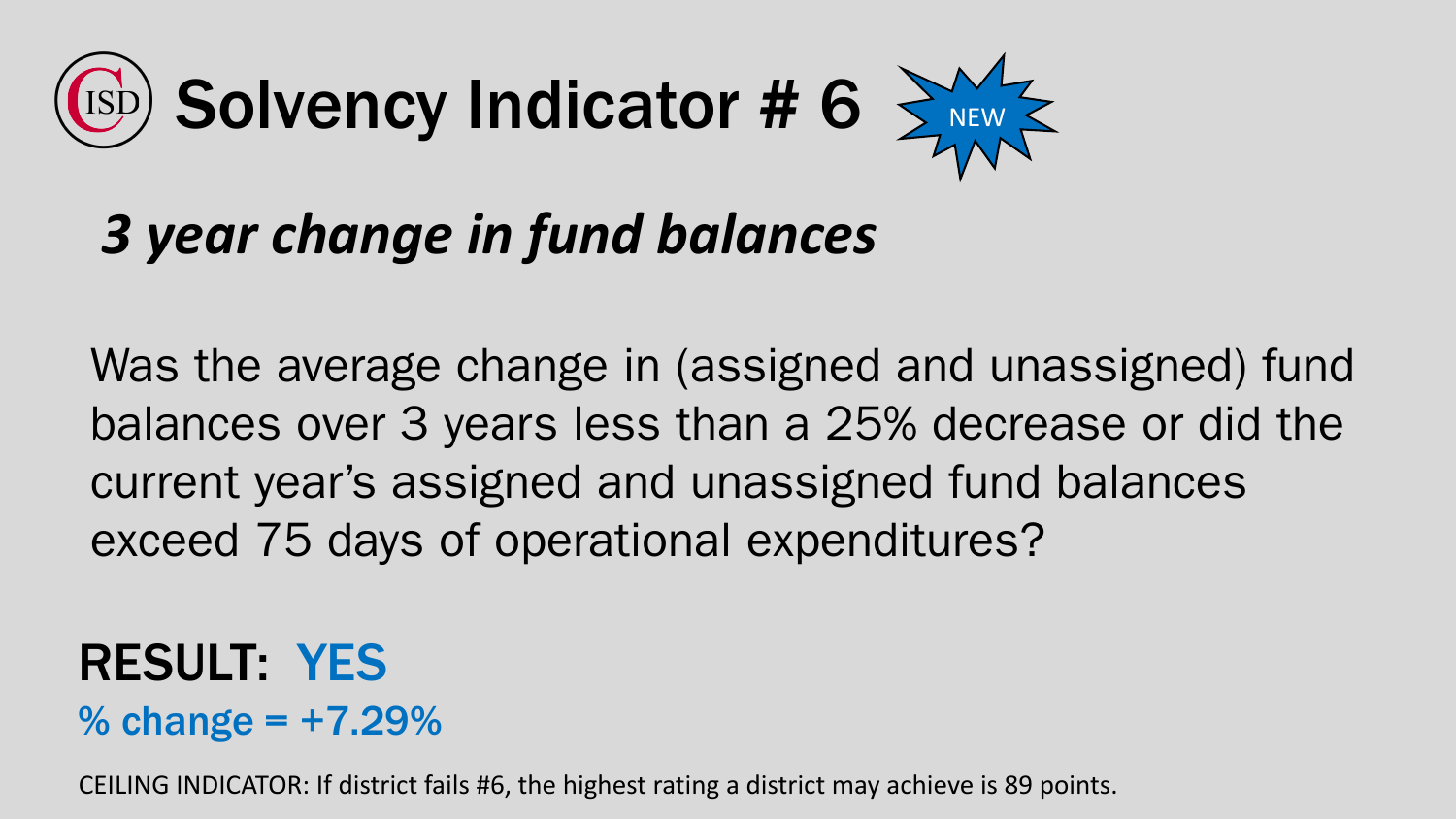

## *Number of days of cash on hand*

Was the number of days of cash on hand and current investments in the general fund sufficient to cover operating expenditures?

RESULT: YES 203 days 10 points if  $>$  = 90 days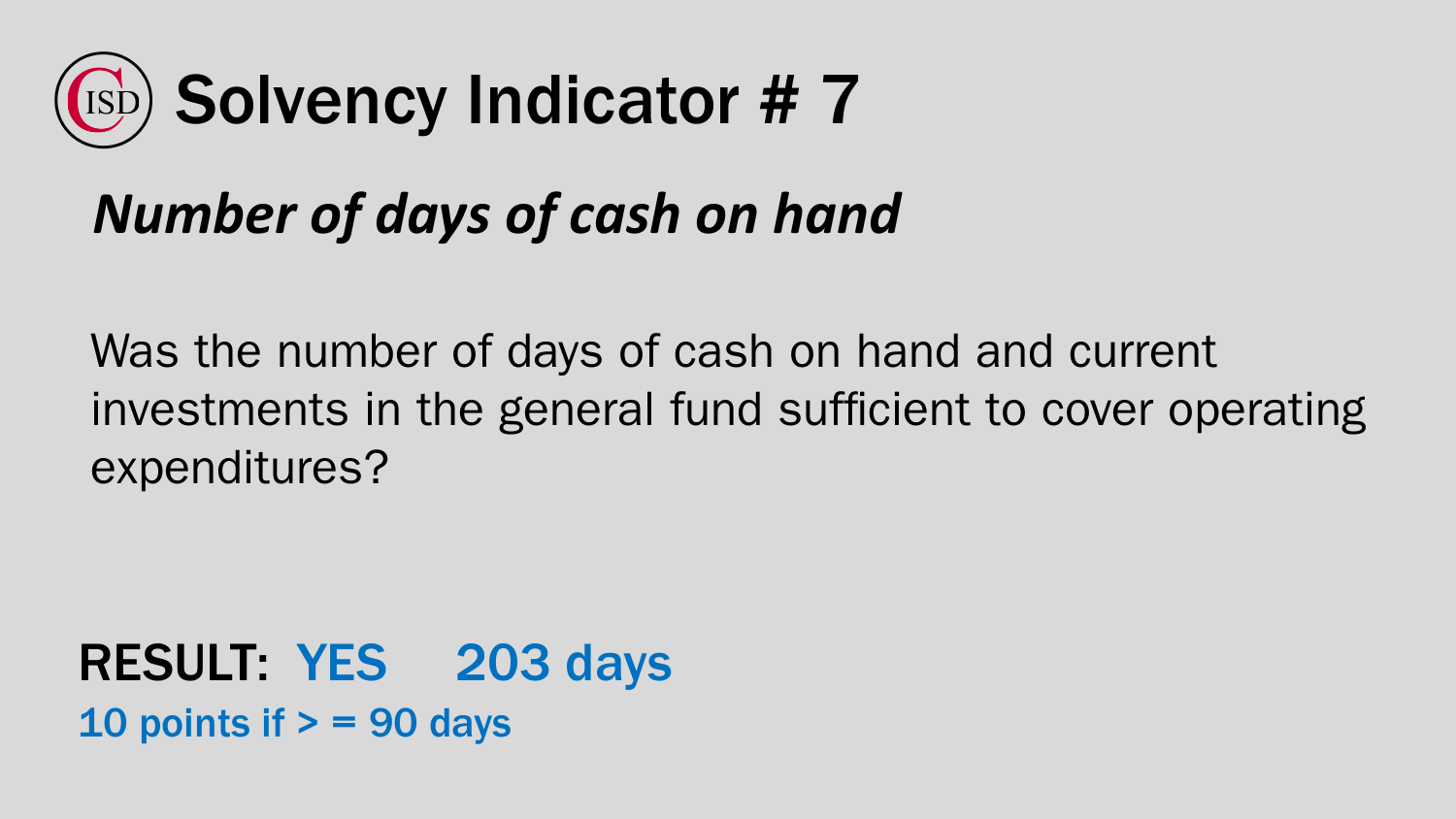

## *Current assets to Current liabilities*

Was the measure of current assets to current liabilities ratio for the school district sufficient to cover short-term debt?

RESULT: YES ratio = 9.5 10 points if ratio >= 3.00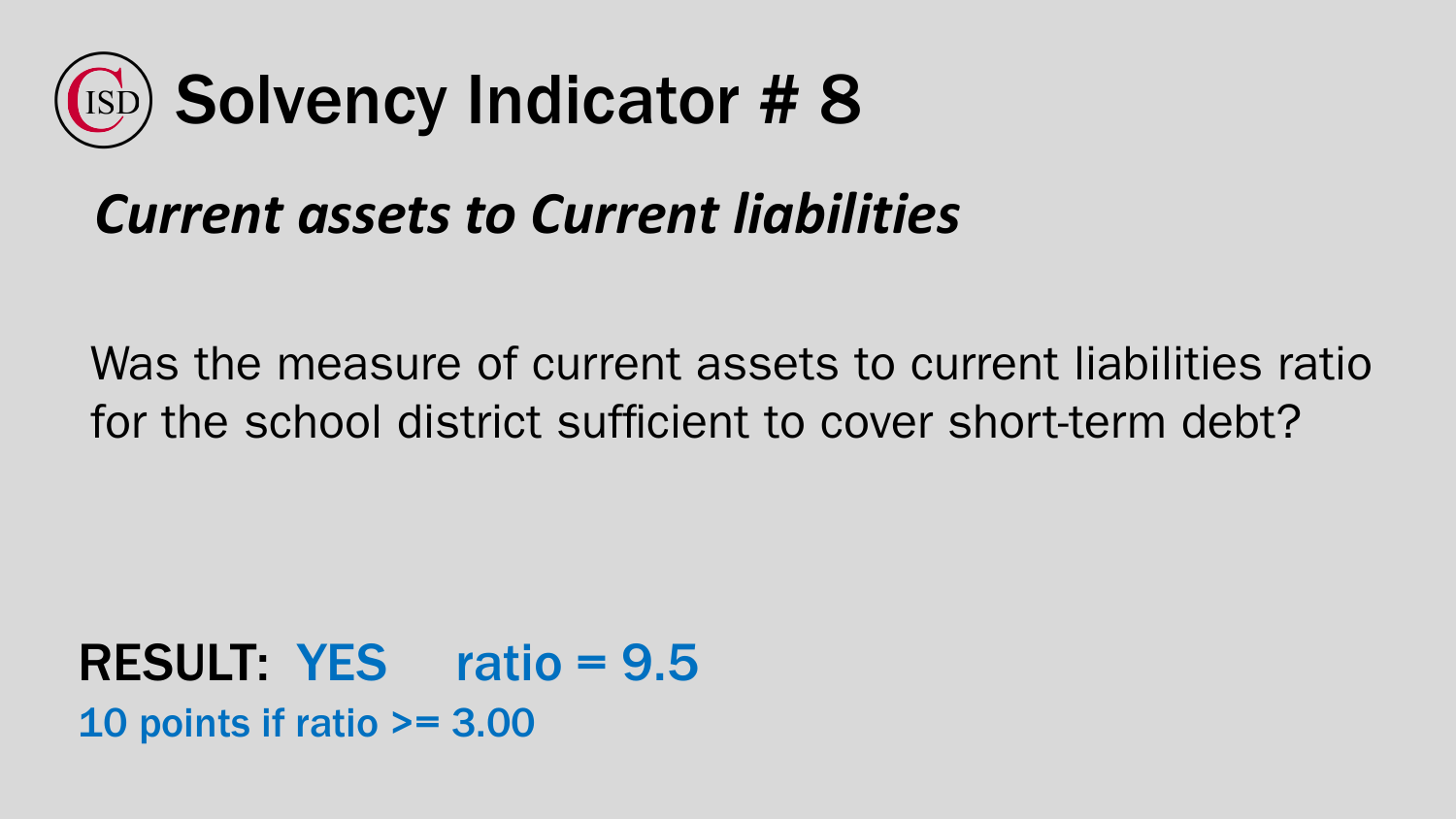

## *General fund Revenues equal or exceed Expenditures*

Did the school district's general fund revenues equal or exceed expenditures (excluding facilities acquisition or construction)? If not, was the school district's number of days of cash on hand greater than or equal to 60 days?

#### RESULT: YES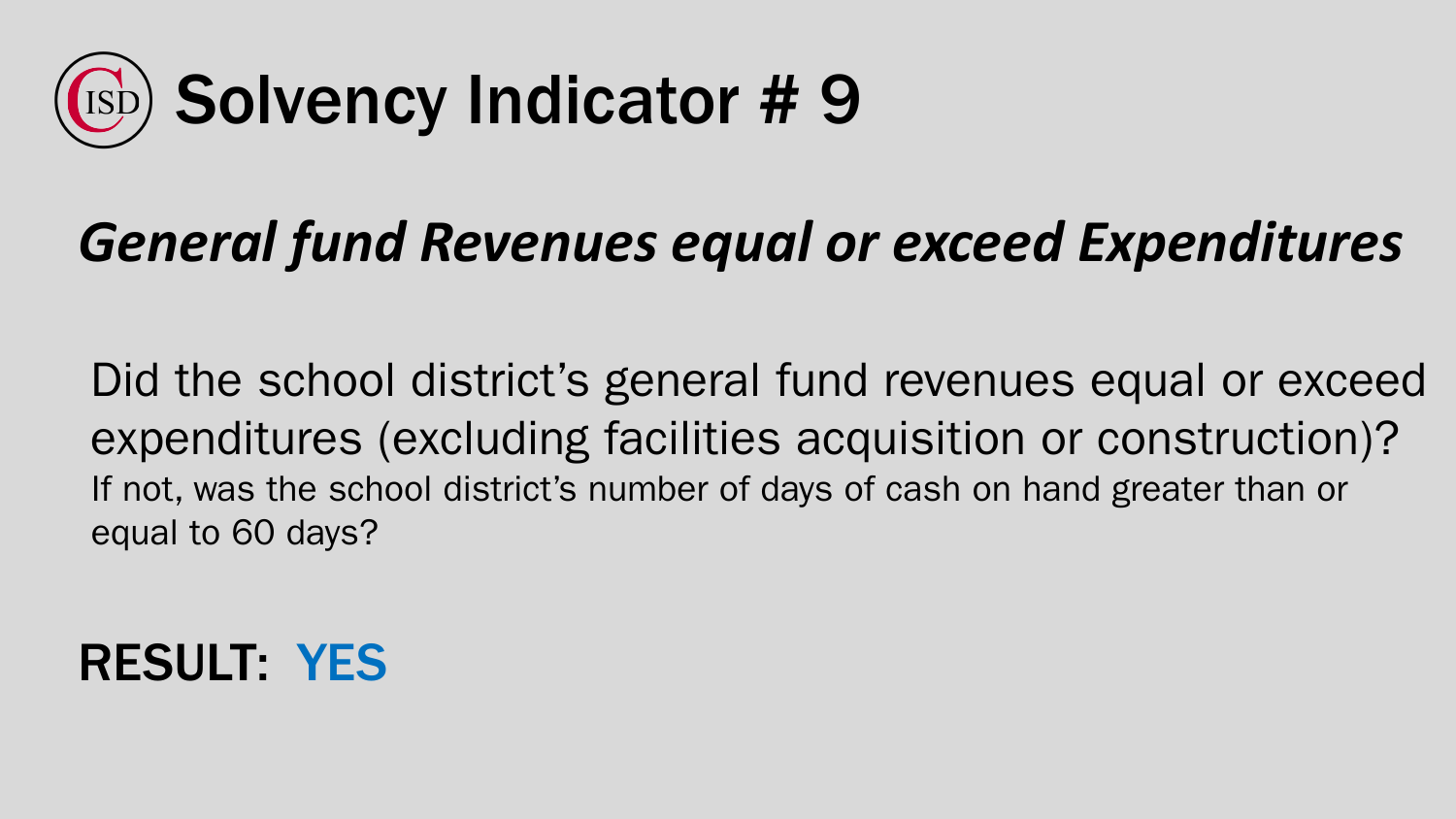



Did the school district average less than a 10 percent variance when comparing budgeted revenues to actual revenues for the last 3 fiscal years?

#### RESULT: YES variance = 0.59%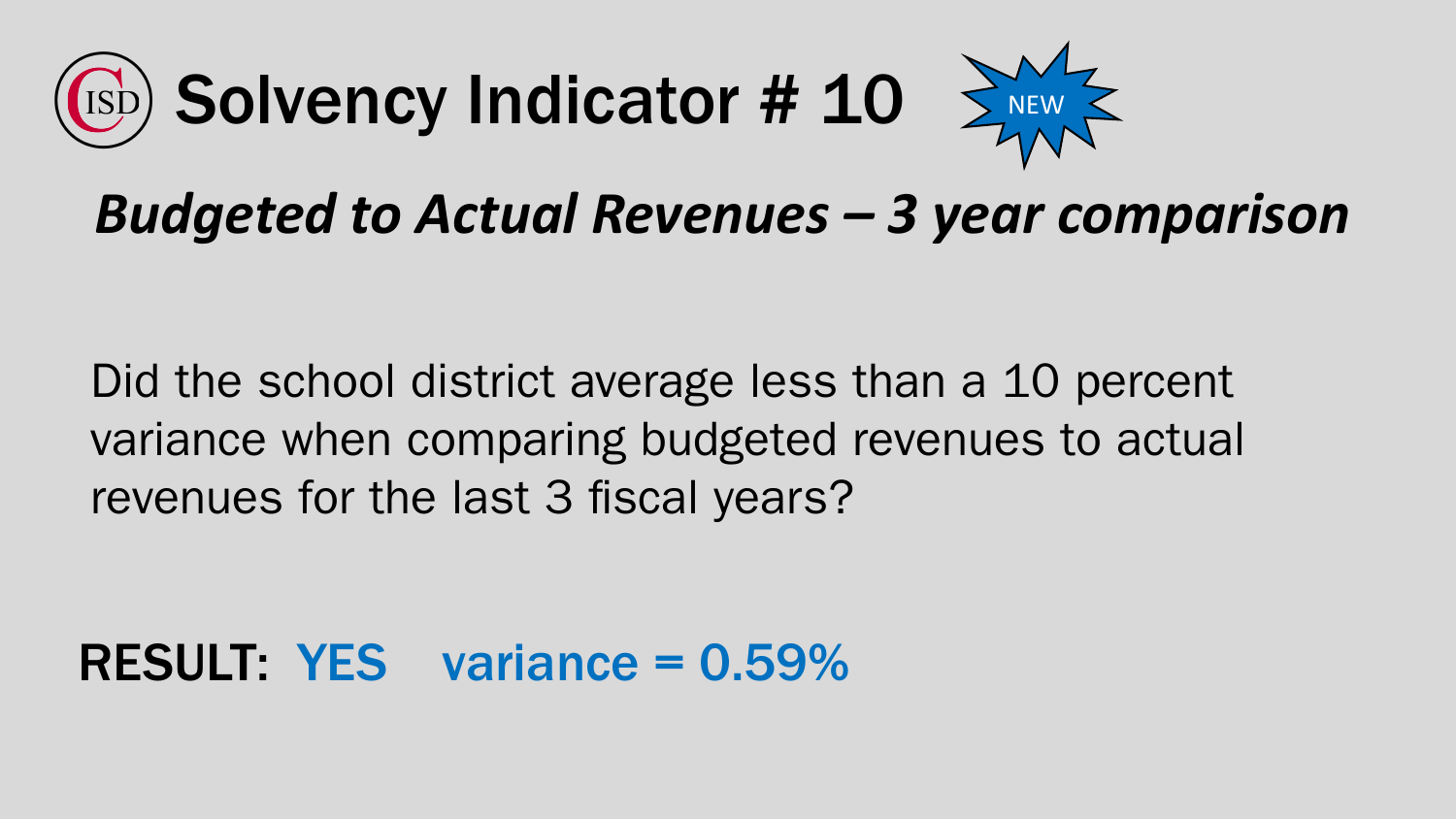# Solvency Indicator # 11

### *Long-term Liabilities to Total Assets*

Was the ratio of long-term liabilities to total assets for the school district sufficient to support long-term solvency? (If the school district's change of students in membership over 5 years was 7% or more, then the school district passes this indicator)

RESULT: YES ratio = 5.85 10 points if ratio  $\leq$  = 6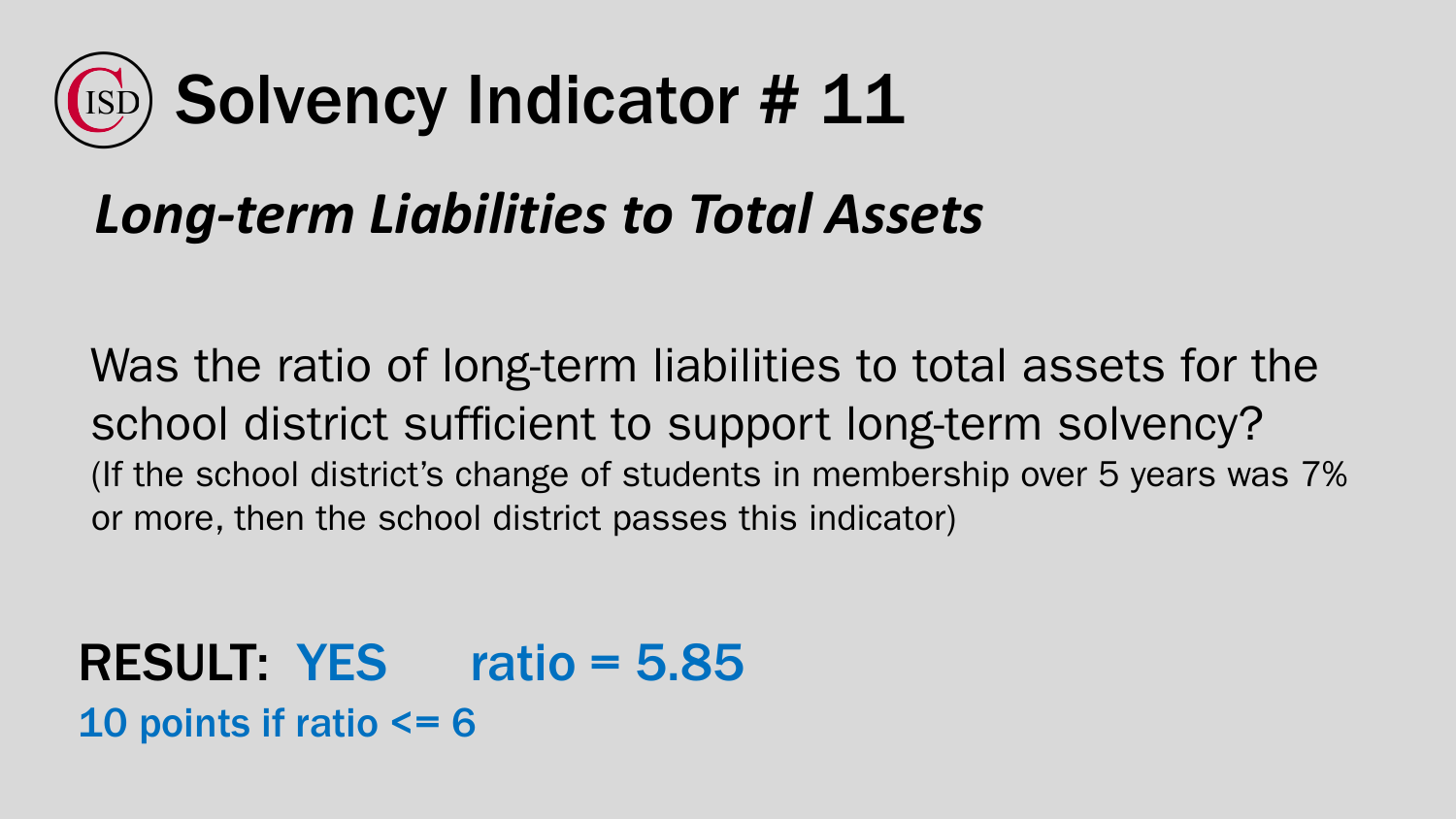



## *Debt per \$100 of assessed property value*

Was the debt per \$100 of assessed property value ratio sufficient to support future debt payments?

RESULT: YES ratio = 3.48 10 points if ratio  $\leq$  = 4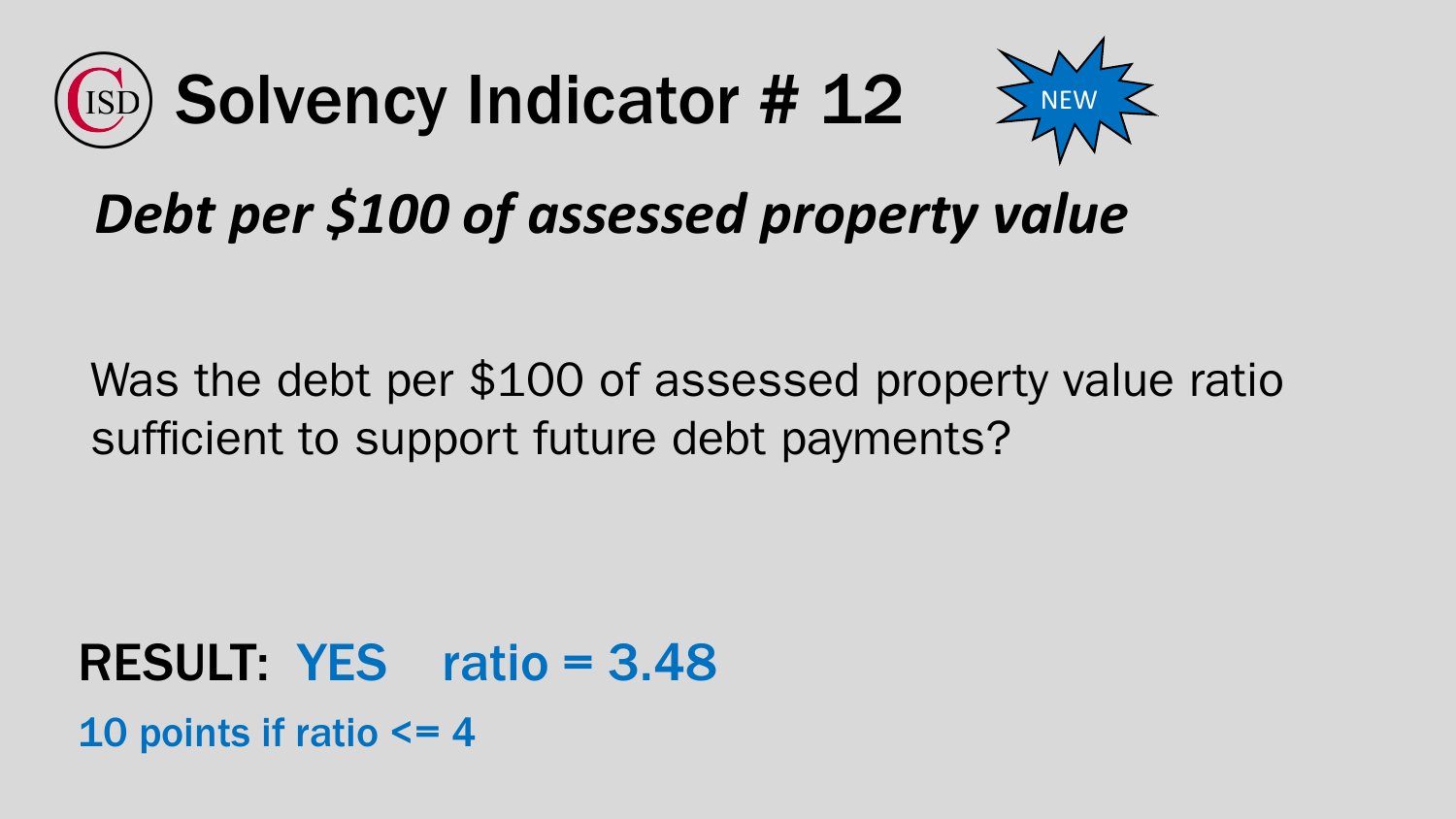

## *Administrative Cost Ratio*

Was the school district's administrative cost ratio equal to or less than the threshold ratio?

#### RESULT: YES ratio = .072 10 points if ratio <= .0855 for a district with more than 10,000 ADA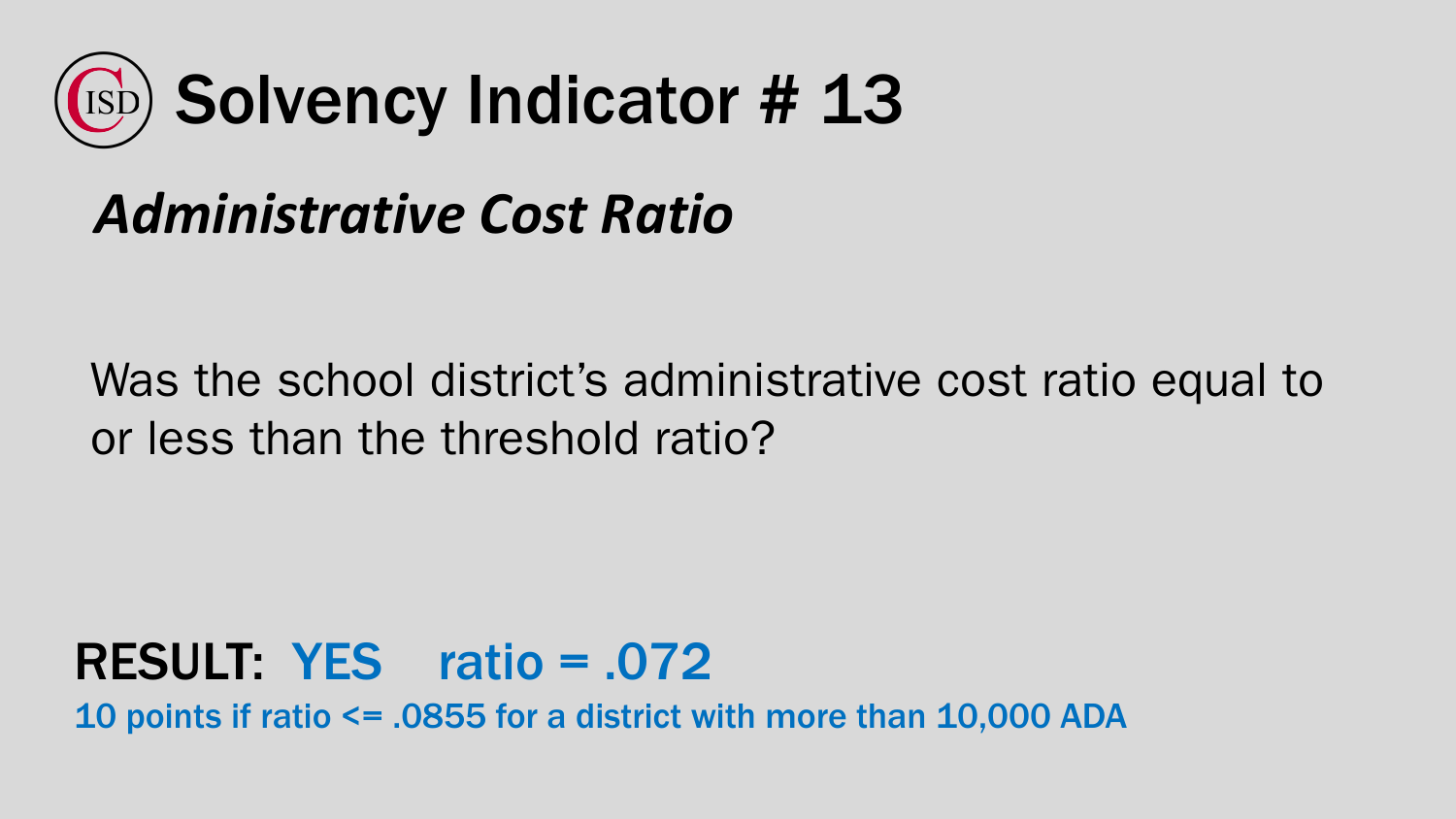

## *Student to Staff ratio*

Did the school district not have a 15% decline in the students to staff ratio over 3 years? (If the student enrollment did not decrease, the school district will automatically pass this indicator.)

#### RESULT: YES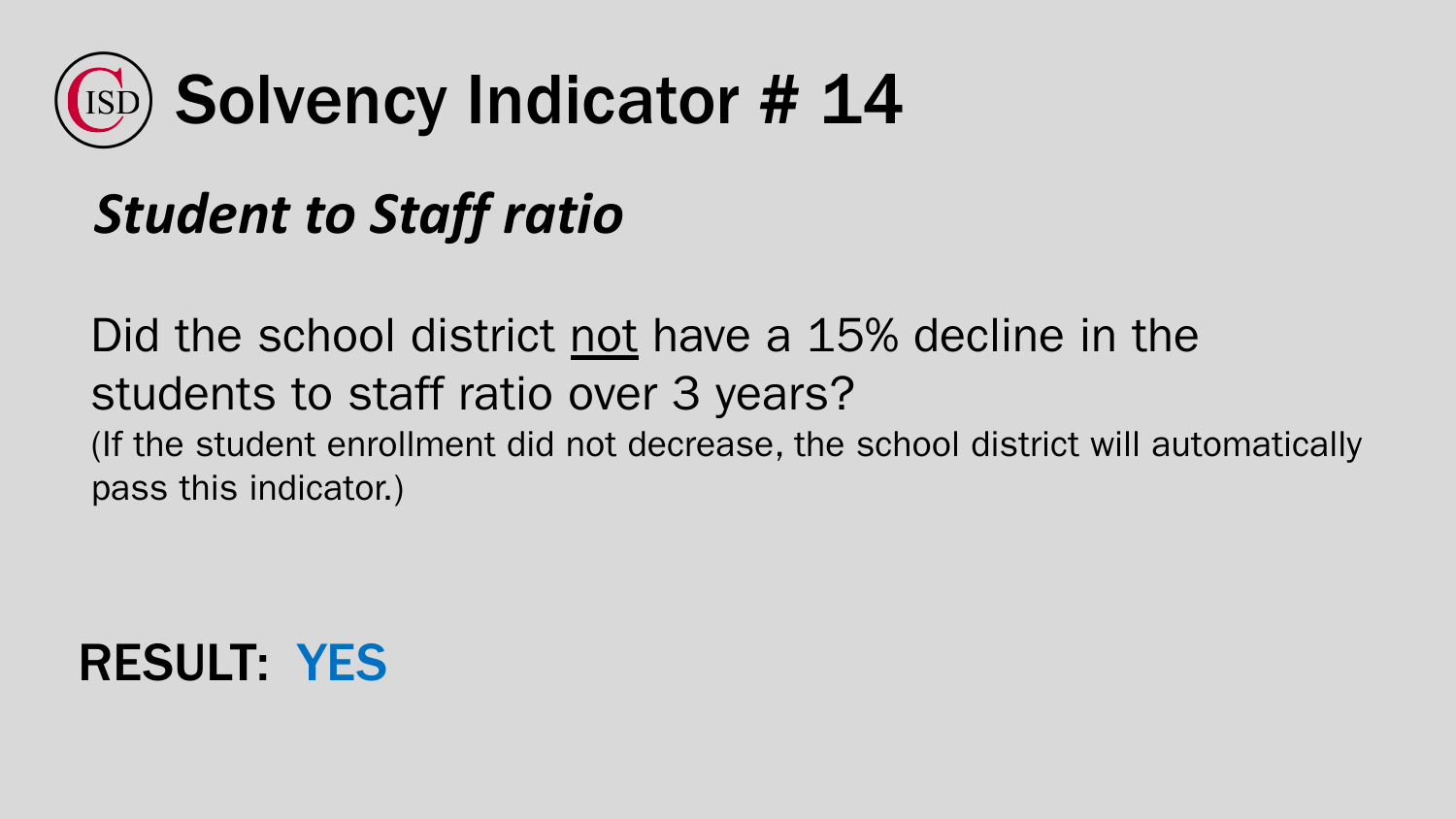

Was the school district's actual average daily attendance (ADA) within the allotted range of the district's biennial pupil projection submitted to TEA?

RESULT: YES ratio = 0.13% 5 points if ratio < 7.0%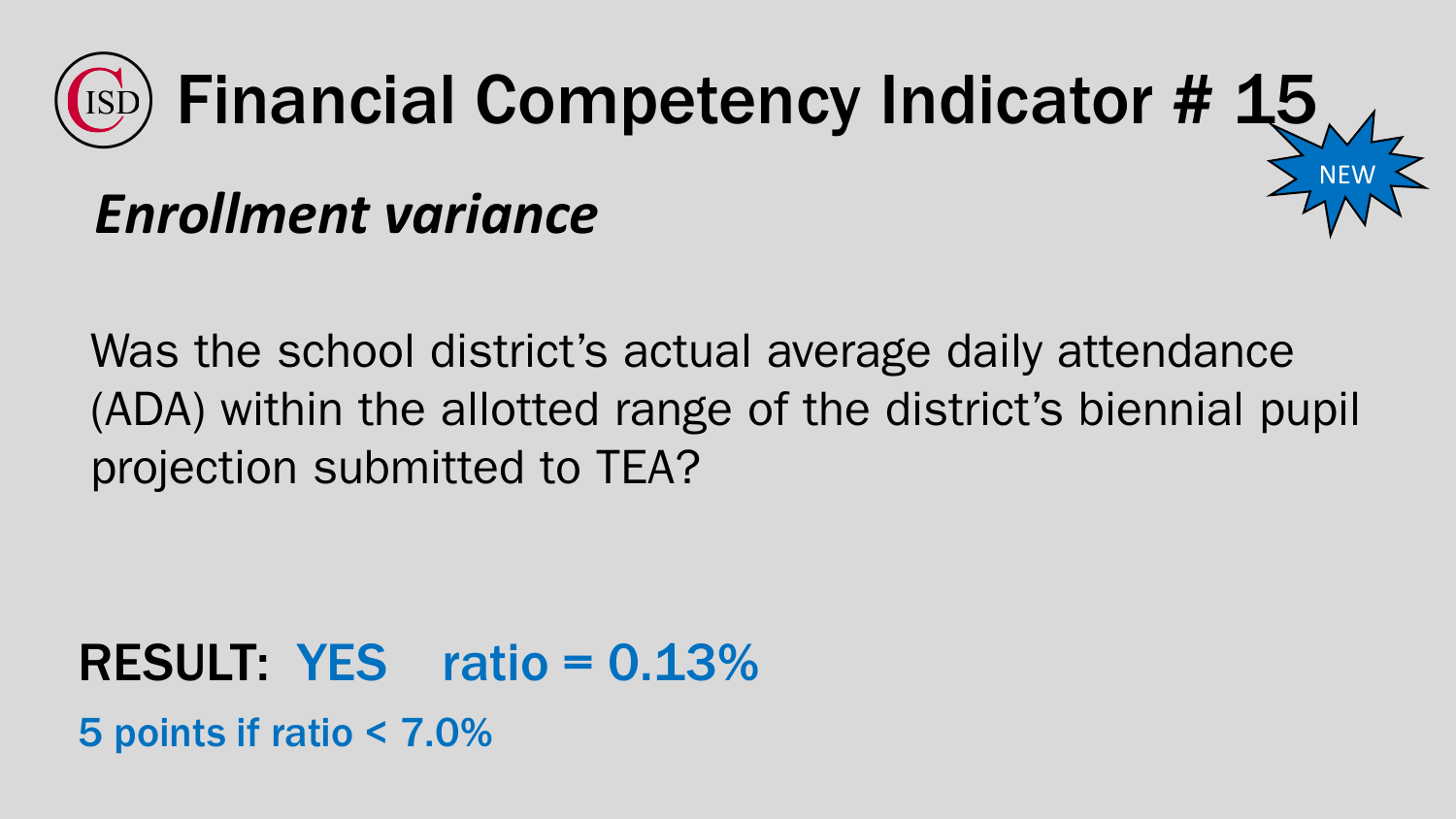#### Financial Competency Indicator # 16 **IS**

## *PEIMS to Annual Financial Report Comparison*

Did the comparison of Public Education Information Management System (PEIMS) data to like information in the school district's annual financial report result in a total variance of less than 3% of all expenditures by function?

#### RESULT: YES

CEILING INDICATOR: if the district fails #16, the highest rating a district may receive is B=Above Standard Achievement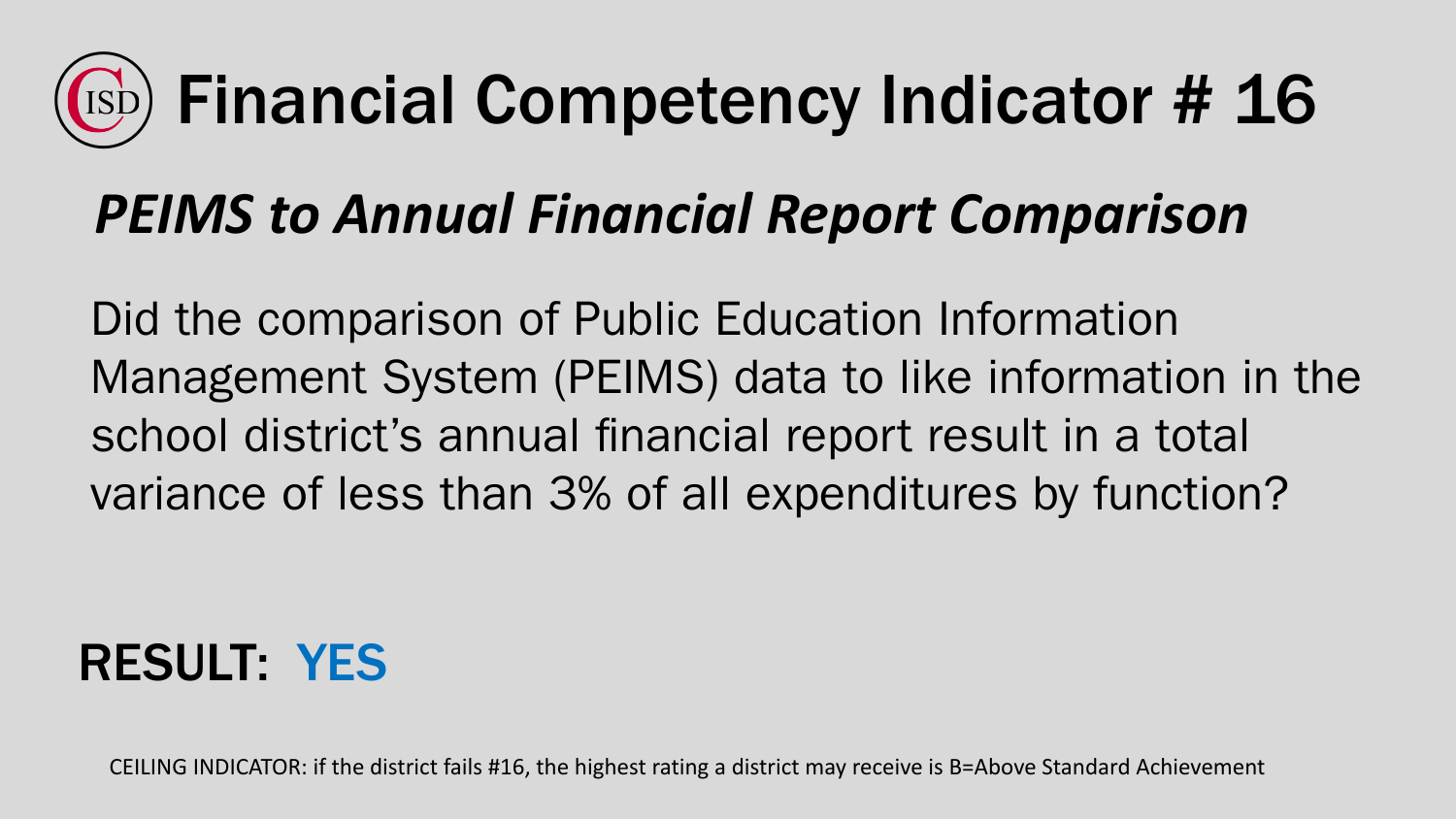

Did the external independent auditor report that the annual financial report was free of any instance(s) of material weaknesses in internal controls over financial reporting and compliance for local, state, or federal funds?

#### RESULT: YES

CEILING INDICATOR: if the district fails #17, the highest rating a district may receive is C=Meets Standard Achievement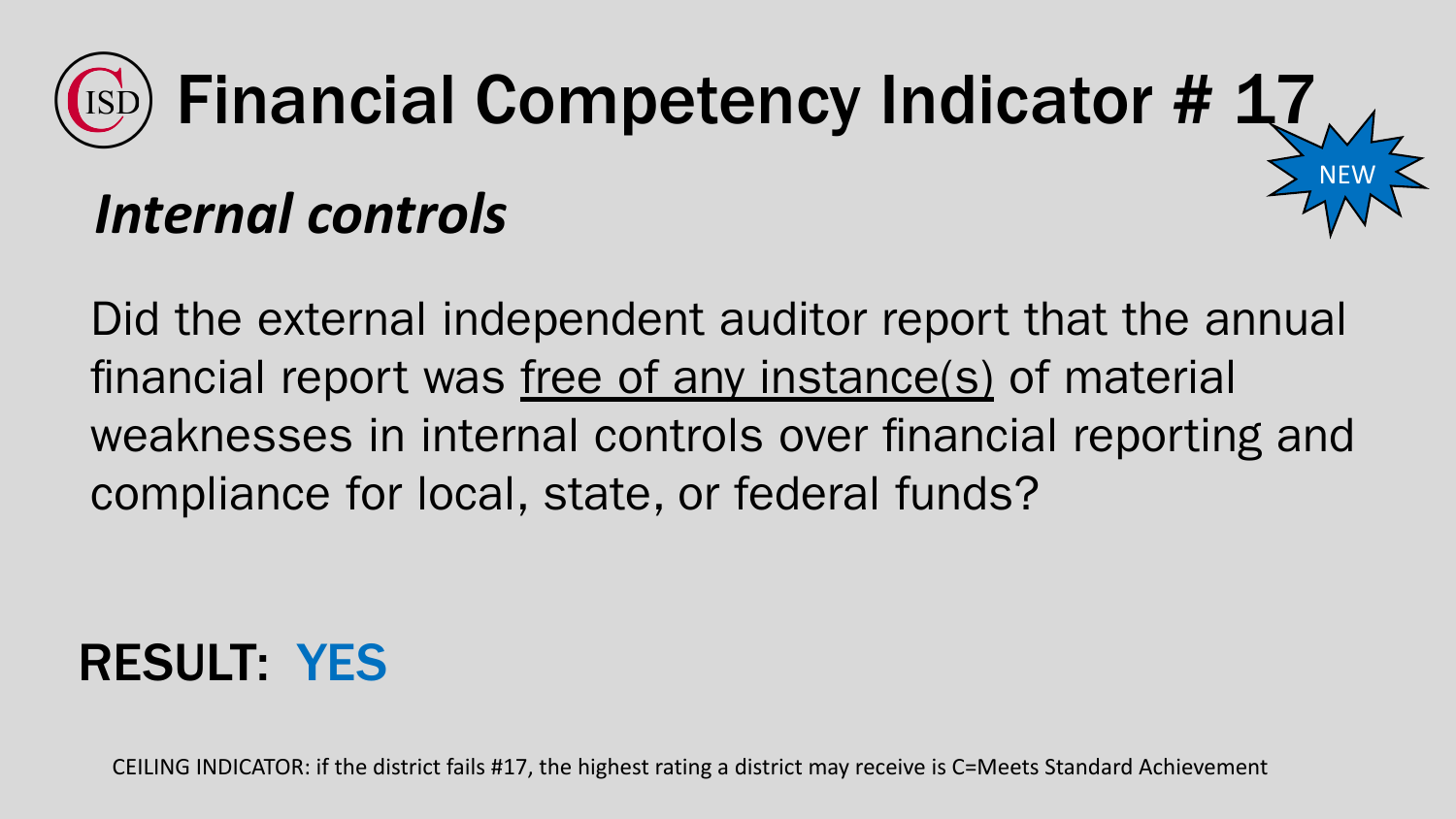#### Financial Competency Indicator # 18 *ISC*

## *Noncompliance*

Did the external independent auditor indicate the annual financial report was free of any instance(s) of material noncompliance for grants, contract, and laws related to local, state, or federal funds?

#### RESULT: YES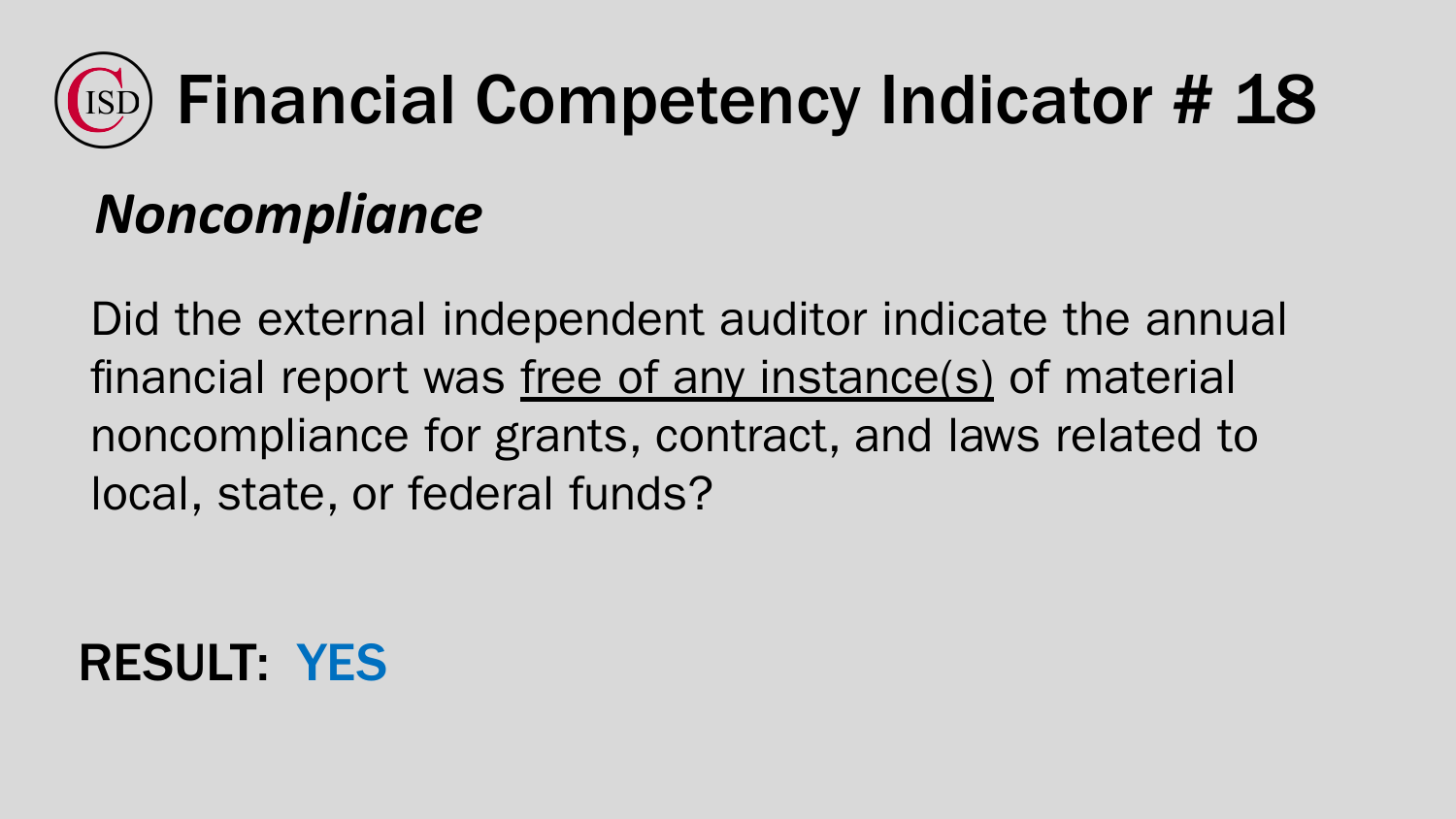#### Financial Competency Indicator # 19 **ISC** NEW *Required financial publications*

Did the school district post the required financial information on its website in accordance with Government Code, Local Government Code, Texas Education Code, Texas Administrative Code and other statutes, laws and rules?

#### RESULT: YES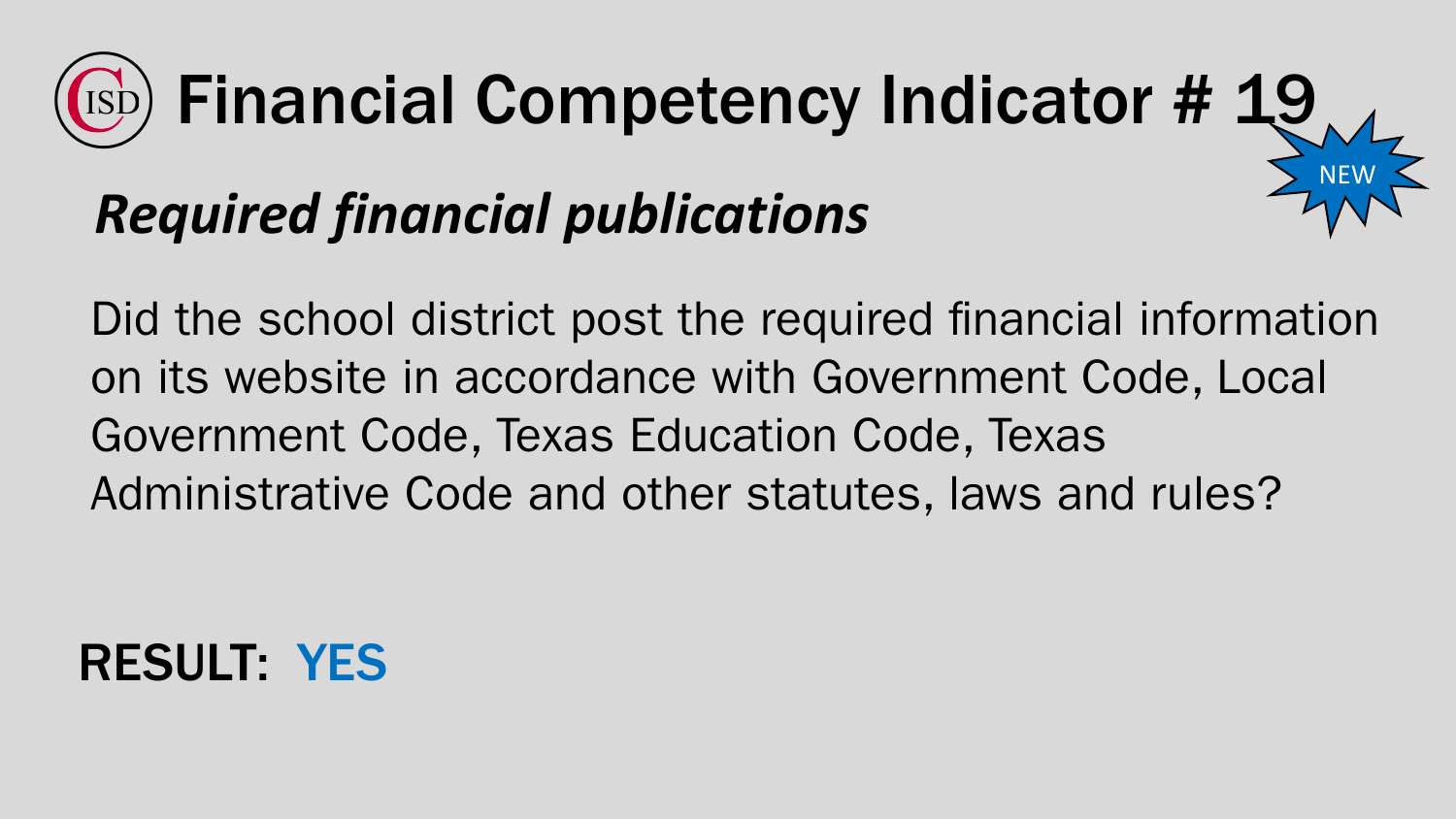

Did the school board members discuss the district's property values and the funding lag at a board meeting that takes place within 120 days of the district adopting its budget?

#### RESULT: YES

CEILING INDICATOR: if the district fails #20, the highest rating a district may receive is B=Above Standard Achievement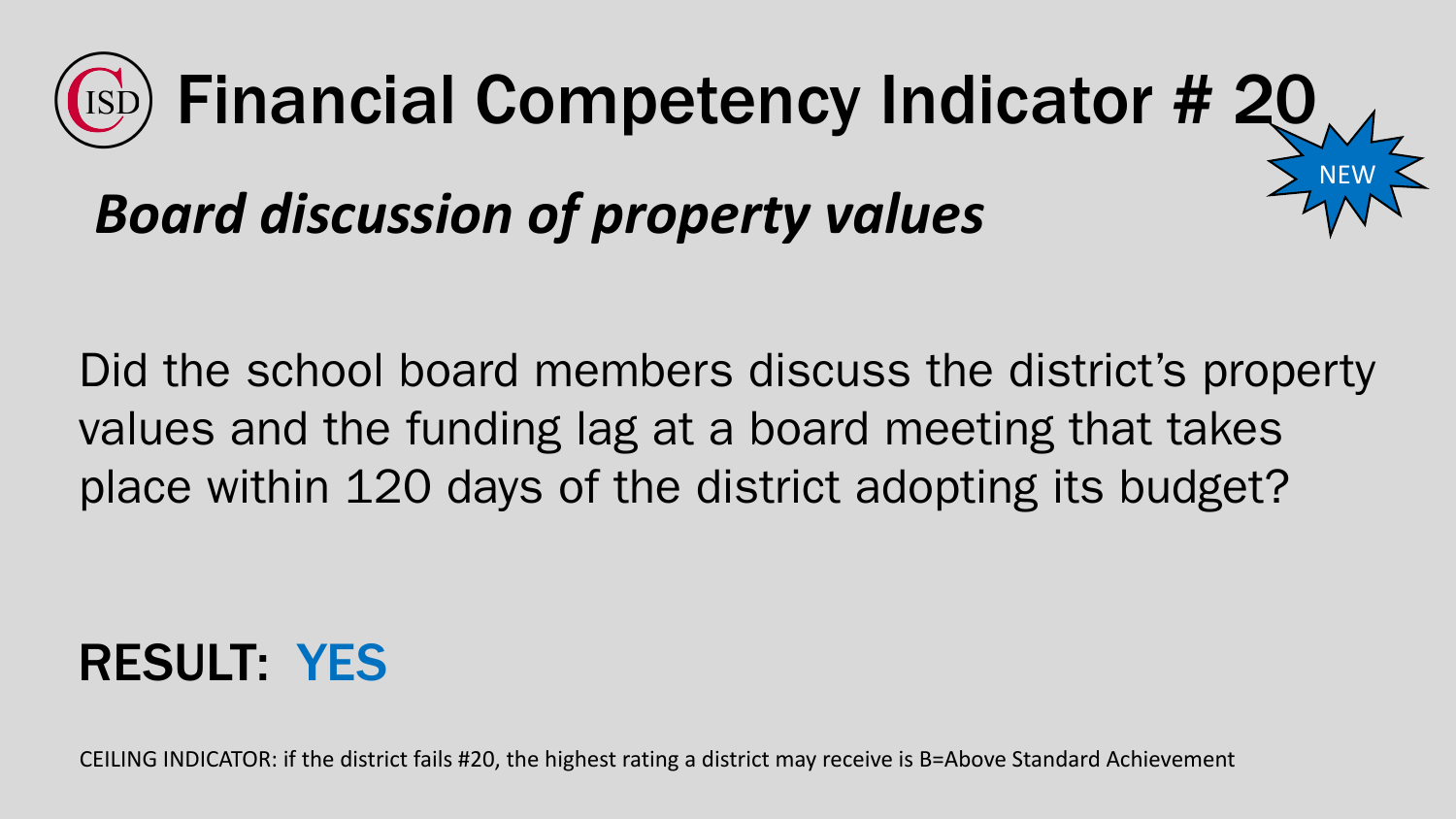#### FIRST – Financial Integrity Rating [ISJ System of Texas

**EXT** FIRST reports are posted on the district's website on the financial transparency page. (see Quick Links on the home page)

**ED** Required disclosures and definitions can be found in the back of the FIRST report.